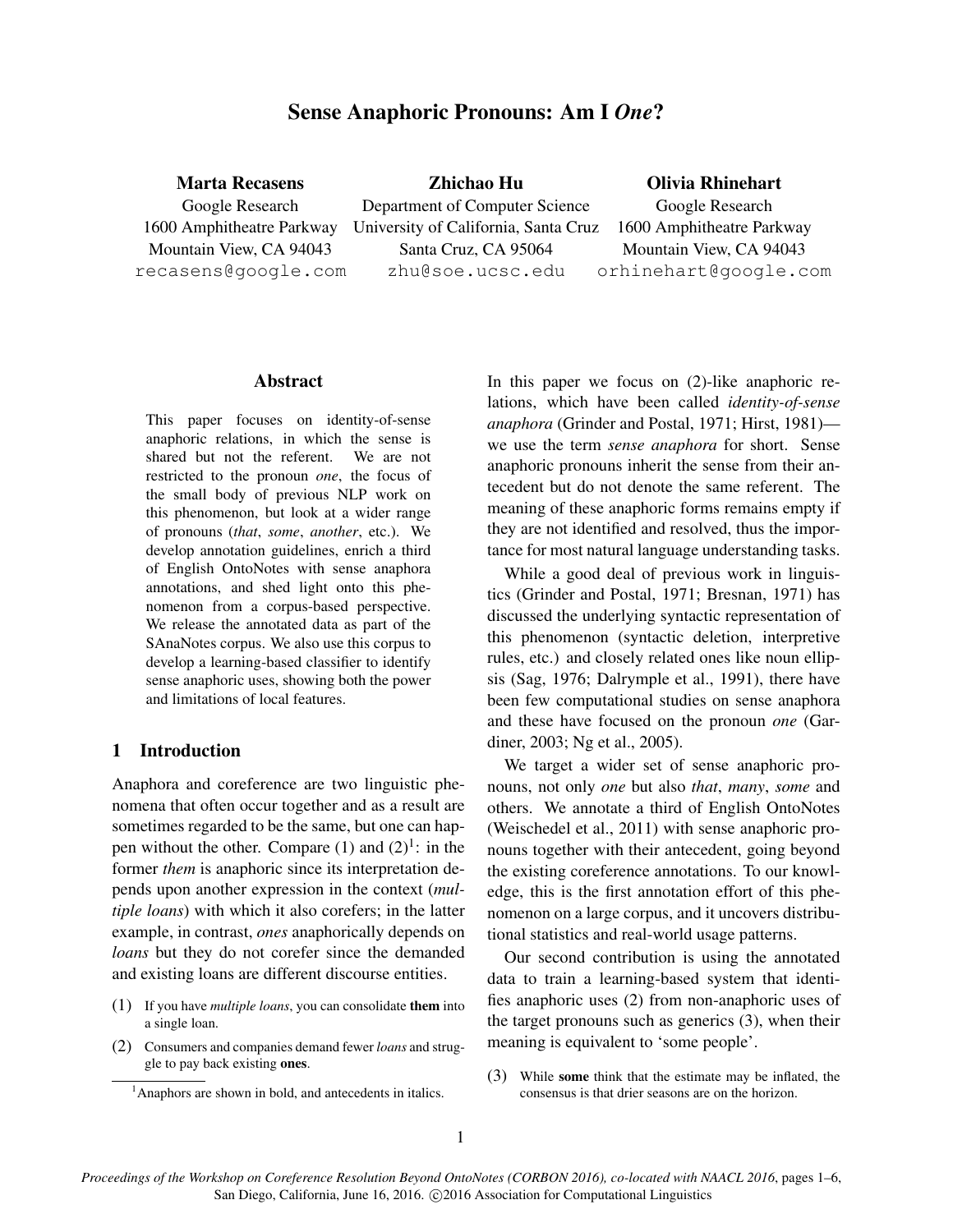By using only local lexical and syntactic features, the system reaches 79.01% F1 on *one*, and 67.34% F1 on an extended list of sense anaphors.

## 2 Sense Anaphora

The majority of studies on identity-of-sense anaphora (Grinder and Postal, 1971; Bresnan, 1971) focus on verb rather than noun phrases. We focus on the latter, considering not only *one*, but also other expressions that can similarly borrow their sense from a contextual expression (4), (6), (8). We target single-token anaphors in the following categories:

- ONE (*one, ones*)
- Quantifiers
	- INDEFINITES (*all, any, few, many, more, most, much, some*)
	- NUMERALS (*two, three, ..., hundred, etc.*)
	- MEASURE NOUNS (*bit(s), bunch, couple, dozen(s), lot(s), pair, plenty, ton(s)*)
- DEMONSTRATIVES (*that, those*)
- POSSESSIVES (*mine, yours, his, hers, ours, theirs*)
- OTHER (*other(s), another*)

Previous studies (Dahl, 1985; Luperfoy, 1991; Gardiner, 2003; Payne et al., 2013) have classified *one* in terms of its uses—determiner, count noun, pronoun, etc.—and antecedent types—a kind, a set, an individual. Drawing on these previous classifications, we extend them to all types of sense anaphora and consider that every (sense) anaphor–antecedent pairing falls into one of two broad classes:

- Partitive Denotes a subset relationship between the anaphor and antecedent (the set), where the anaphor not only shares the sense with the antecedent but also the specified characteristics. For this reason, the whole noun phrase is considered the antecedent (4). Non-anaphoric partitives, those followed by *of* plus the set (5), are excluded, following Gardiner (2003).<sup>2</sup>
	- (4) The blast kills *two cameramen*, one from Spanish TV, another from Reuters.
	- (5) That's one of the problems that they are facing so far.

The partitive class is similar to bridging anaphors of the set-membership or subset types (Clark, 1975; Poesio et al., 1999; Markert et al., 2012), but we focus on the pronoun-like sense anaphors listed above (which can be seen as headless noun phrases), whereas bridging anaphors usually target full noun phrases, e.g., *a group of students . . . three boys*.

Instantiator The anaphor is a new instance created from the same sense as the antecedent (6), (7).

- (6) In both quantity and quality, the *English teaching materials* of today leave those of before in the dust.
- (7) High-tech *industries* need to be constantly innovative, while traditional ones have to undergo transformation.

The newly created instance may inherit only the core sense or include some of the specifics of the antecedent, so antecedent spans only include the inherited modifiers: all of them in the case of (6), or none in the case of (7), where inheriting the modifier *high-tech* would contradict the anaphor's modifier, *traditional*. The category of *other*-anaphora or comparative anaphora (Markert and Nissim, 2005) falls into the instantiator class, but similarly to set-membership bridging, the study of *other*-anaphora has focused on full noun phrases rather than headless ones.

The line between the partitive and instantiator classes can be blurry, especially when the antecedent is a kind rather than a set (8), but we find the distinction helpful to conceptualize sense anaphora.

(8) He has done research on *traditional Chinese poetry*, and has included some in his Portuguese-language writings.

## 3 SAnaNotes

#### 3.1 Annotation

Annotators identified sense anaphors and their antecedent phrases using a custom GUI. Strings from the target anaphor categories were automatically highlighted in the text; annotators first determined if the highlighted tokens were anaphors and, if so, they identified their corresponding antecedent. Considering whether the pairing belonged to the partitive or instantiator class helped them determine what the boundaries of the antecedent were, but the partitive/instantiator distinction was not annotated.

<sup>2</sup>Note that Gardiner (2003) uses the term *partitive* exclusively for non-anaphoric partitive uses of *one*, i.e., *one of*.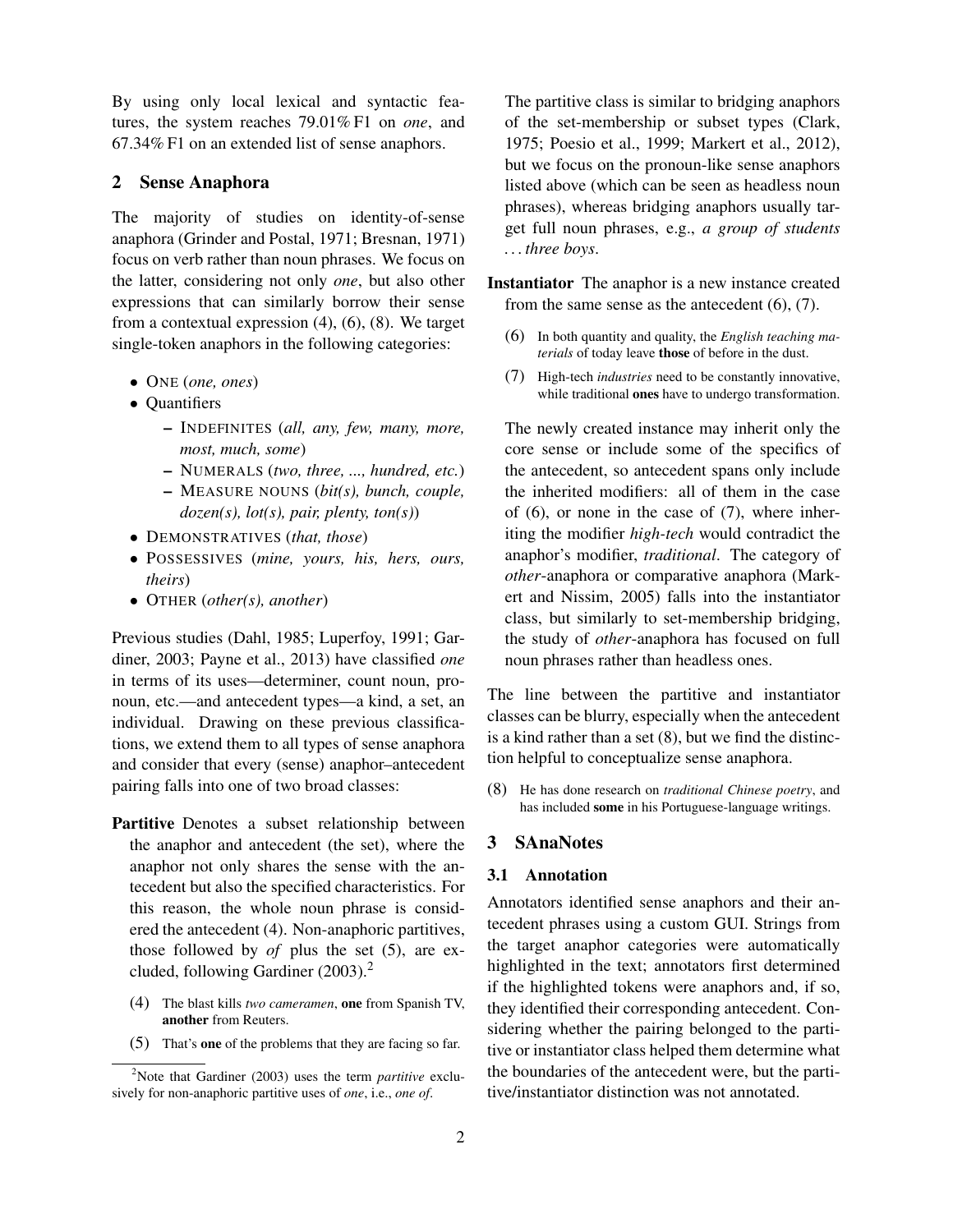When the antecedent is part of a coreference chain, annotators chose the phrase that directly preceded the anaphor, unless it was a relative pronoun. In (9), *it* is chosen as the antecedent instead of *debate* because it is the closest mention in the antecedent's coreference chain. The tool allowed for two anaphors to share the same antecedent (10).

- (9) That debate, *it*'s a hard one when Hardball returns.
- (10) Added to this is the perennial problem of class sizes being too large, and not enough *English classes* scheduled – only one or two a week.

There was also a 'no explicit antecedent' option for cases in which an anaphor borrows its sense from an antecedent that is not available in the text. In (11), both anaphors *ones* inherit a sort-of-*issue* sense, but this antecedent is not explicit but built up in the context of the passage.

(11) It must be advanced with a plan, the easy ones first and the tough ones last.

Four human annotators participated in the annotation. After an initial pilot training period, they completed single-annotation on 1 138 documents. In a final stage of annotation, the annotators completed four-way annotation on a set of 25 documents to measure inter-annotator agreement. We used Fleiss' (1971) kappa to measure agreement on anaphor identification:  $\kappa = .67$ , which indicates substantial agreement according to Landis and Koch (1977). For the commonly identified anaphors, pairwise agreement on their antecedent spans was 63%. The most common annotation errors are anaphor omissions: given the small percentage of anaphoric uses for some of the categories (see Table 1), sense anaphors are easy to be missed.

## 3.2 Data

The source data for annotation was a third of the English documents from OntoNotes (Weischedel et al., 2011), a 1.6-million-word corpus covering a variety of domains (newswire, broadcast conversation, weblogs, magazine, New Testament, etc.), sampled so as to keep the proportion of OntoNotes domains. We annotated 1 163 documents in total. We release this annotated corpus as SAnaNotes, available from https://github.com/ dmorr-google/sense-anaphora.

| Token      |        | Train |      |       | <b>TEST</b> |      |
|------------|--------|-------|------|-------|-------------|------|
|            | Freq.  | Ana.  | %    | Freq. | Ana.        | %    |
| one        | 1099   | 148   | 13.5 | 268   | 33          | 12.3 |
| ones       | 49     | 29    | 59.2 | 8     | 3           | 37.5 |
| all        | 720    | 13    | 1.8  | 185   | 0           | 0.0  |
| another    | 41     | 28    | 68.3 | 13    | 8           | 61.5 |
| few        | 142    | 11    | 7.7  | 45    | 3           | 6.7  |
| many       | 448    | 18    | 4.0  | 121   | 3           | 2.5  |
| more       | 846    | 13    | 1.5  | 231   | 0           | 0.0  |
| most       | 336    | 6     | 1.8  | 103   | 1           | 1.0  |
| much       | 369    | 1     | 0.3  | 90    | 1           | 1.1  |
| other      | 597    | 21    | 3.5  | 141   | 5           | 3.5  |
| others     | 139    | 43    | 30.9 | 32    | 11          | 34.4 |
| some       | 214    | 26    | 12.1 | 49    | 5           | 10.2 |
| that       | 940    | 25    | 2.7  | 248   | 13          | 5.2  |
| those      | 296    | 27    | 9.1  | 65    | 13          | 20.0 |
| <b>NUM</b> | 6046   | 120   | 2.0  | 1880  | 16          | 0.9  |
| TOTAL      | 12 282 | 529   | 4.3  | 3479  | 115         | 3.3  |

Table 1: Distribution of sense anaphors in SAnaNotes (*Ana.* stands for 'anaphoric'). TRAIN subsumes the development data. The Freq. column excludes determiner uses.

The average number of sense anaphors per document is 0.6. Of the target categories, the OntoNotes data contain a small number of POSSESSIVES (*hers, yours*, etc.) and MEASURE NOUNS (*bunch, ton*, etc.), of which anaphoric examples represent an even smaller number. Table 1 shows the distribution of anaphors belonging to categories for which there are at least 10 anaphoric examples, that is, keeping ONE, INDEFINITES, NUMERALS, DEMONSTRA-TIVES, and OTHER; and excluding POSSESSIVES and MEASURE NOUNS. While the ONE and OTHER classes show a large proportion of anaphoric uses, and DEMONSTRATIVES to a smaller extent, only a small number of INDEFINITES and NUMERALS are anaphoric.

## 4 Anaphoric Classification

Using the SAnaNotes corpus, we built a classifier to distinguish sense anaphors (example 2) from other uses like determiners, numerals, generics (example 3), deictics, etc. Given the composition of SAnaNotes, we target all anaphors listed in Table 1.

#### 4.1 Previous Work

To our knowledge the only computational approaches to resolving sense anaphoric pronouns have focused on *one* anaphora, namely the stud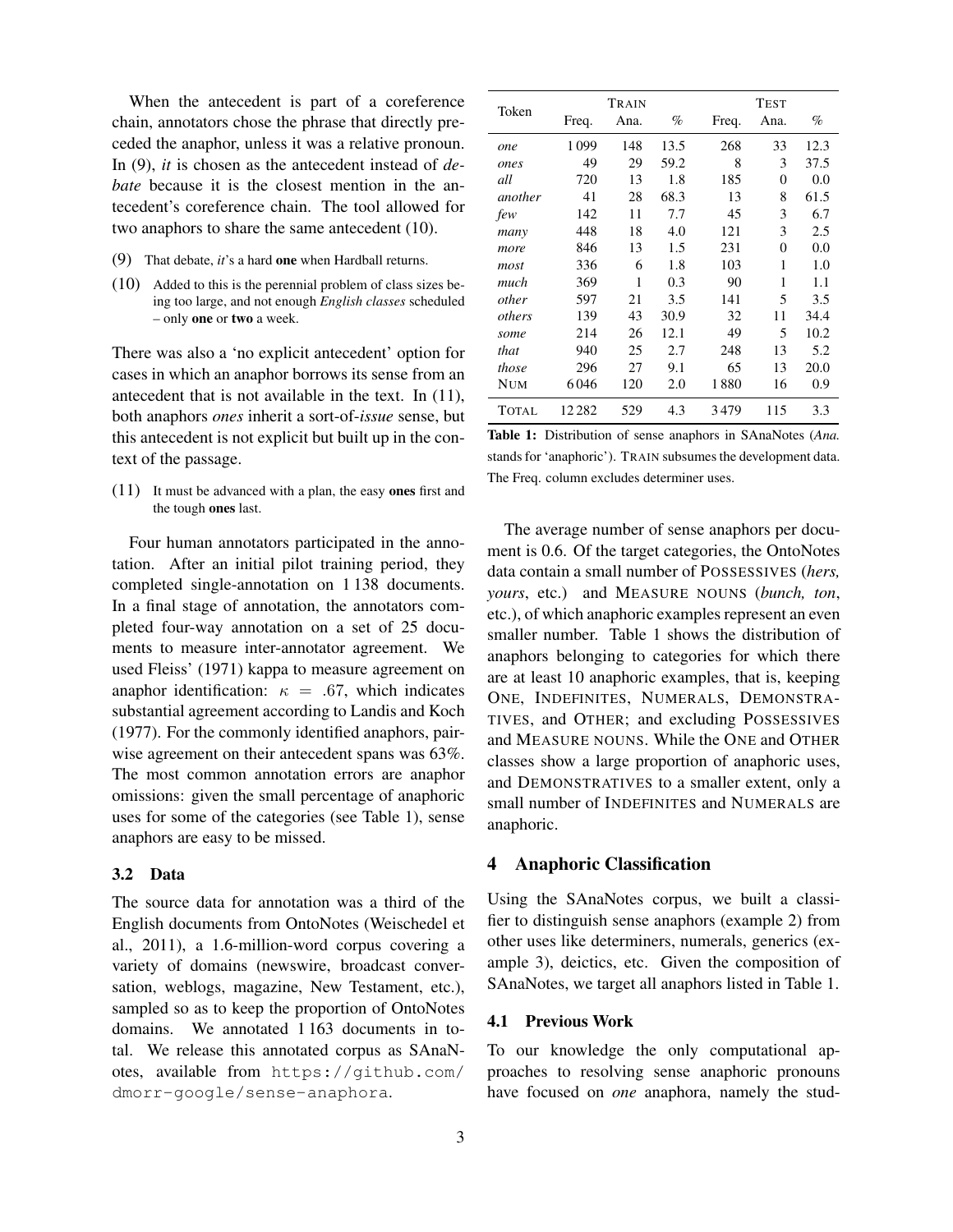ies by Gardiner (2003) and Ng et al. (2005). Both split the problem into two steps: identification of anaphoric uses and resolution to an antecedent. We overview the first step since it is our current focus.

Gardiner (2003) developed a rule-based system based on five heuristics to distinguish non-anaphoric uses—numeric (*one* is a quantifier or numeric adjective), partitive (*one*'s immediate post-modifier is *of* introducing a plural noun phrase), generic (*one* is a subject of a modal or animate verb)—from anaphoric ones (the rest). She extracted from the British National Corpus a test set of 773 sentences containing *one*, but highly biased towards anaphoric examples (71.5%) and far from reality (compare with 12.3% in Table 1). On this test set her system obtained 85.4% precision and 86.9% recall.

Ng et al. (2005) developed a learning-based system by turning Gardiner's (2003) heuristics into seven learning features. They trained a C4.5 decision tree classifier using 10-fold cross validation on a set of 1 577 *one* expressions, also from the British National Corpus, but this time randomly selected, thus mirroring the natural distribution of anaphoric *one* (15.2% in their data set). They obtained 68.3% precision and 80.0% recall, and noted that discriminating between the anaphoric and generic classes offered the most complexity out of all six classes.

#### 4.2 System

In contrast to previous work, our goal is to address a wider variety of sense anaphors and to use simple lexical and syntactic features that could identify the constructions characteristic of sense anaphoric uses, e.g., anaphoric *that* is usually followed by an *of*-phrase, generic *one* is often the subject of specific animate verbs, etc.

We generate a training instance for every token matching one of those in Table 1 and every token with NUM category, and exclude determiners (tokens with 'det' label). Filtering 'num' or 'amod' labels gave poorer results on the development set and so we kept them, leaving it to the classifier to learn when to filter them out. Given the multiple senses of *that*, we exclude its uses as a relative pronoun (tag: 'WDT') or conjunction (tag: 'IN').

We train an SVM classifier–LIBLINEAR implementation (Fan et al., 2008)–to distinguish between the anaphoric class and the rest using 31 lexical and syntactic feature types:

- Lowercased word, POS tag, dependency label and word cluster from Brown et al. (1992) for:
	- Anaphor candidate
	- Two previous tokens
	- Two following tokens
	- Candidate's syntactic head (e.g., *says* is the head of *another* in *another says . . .*)
	- Candidate's syntactic leftmost child (e.g., *the* is the leftmost dependent of *one* in *the second one he has missed*)
- Conjoined features with these pairs:
	- Lowercased candidate and POS tag of the previous token (and vice versa)
	- Lowercased candidate and POS tag of the following token (and vice versa)
	- Lowercased candidate and leftmost child

We also try adding the finer-grained features used by Ng et al. (2005), but they do not help, presumably because they are already covered.

#### 4.3 Evaluation

We split the SAnaNotes corpus into train, development, and test partitions. Once development was over, we merged that partition with the train set. The anaphoric class usually represents a small percentage of all occurrences of every candidate token (Table 1). For the feature generation, we annotated the data with a dependency parser similar to MaltParser (Nivre et al., 2007).

We use precision  $(P)$  and recall  $(R)$  to measure the number of correct anaphoric predictions made by our system, and the proportion of gold anaphors identified by our system.

For comparison, we reimplemented the two previous systems that focused on *one*: (1) the rule-based system by Gardiner (2003), and (2) an unpruned J48 decision tree classifier trained with Ng et al.'s (2005) features in Weka 3.6.12 (Hall et al., 2009), using the same train/test SAnaNotes split.<sup>3</sup>

## 4.4 Results and Discussion

Table 2 compares the results of our system on *one* and *ones* with those obtained by the two previous

<sup>&</sup>lt;sup>3</sup>The scores for a pruned decision tree were all 0.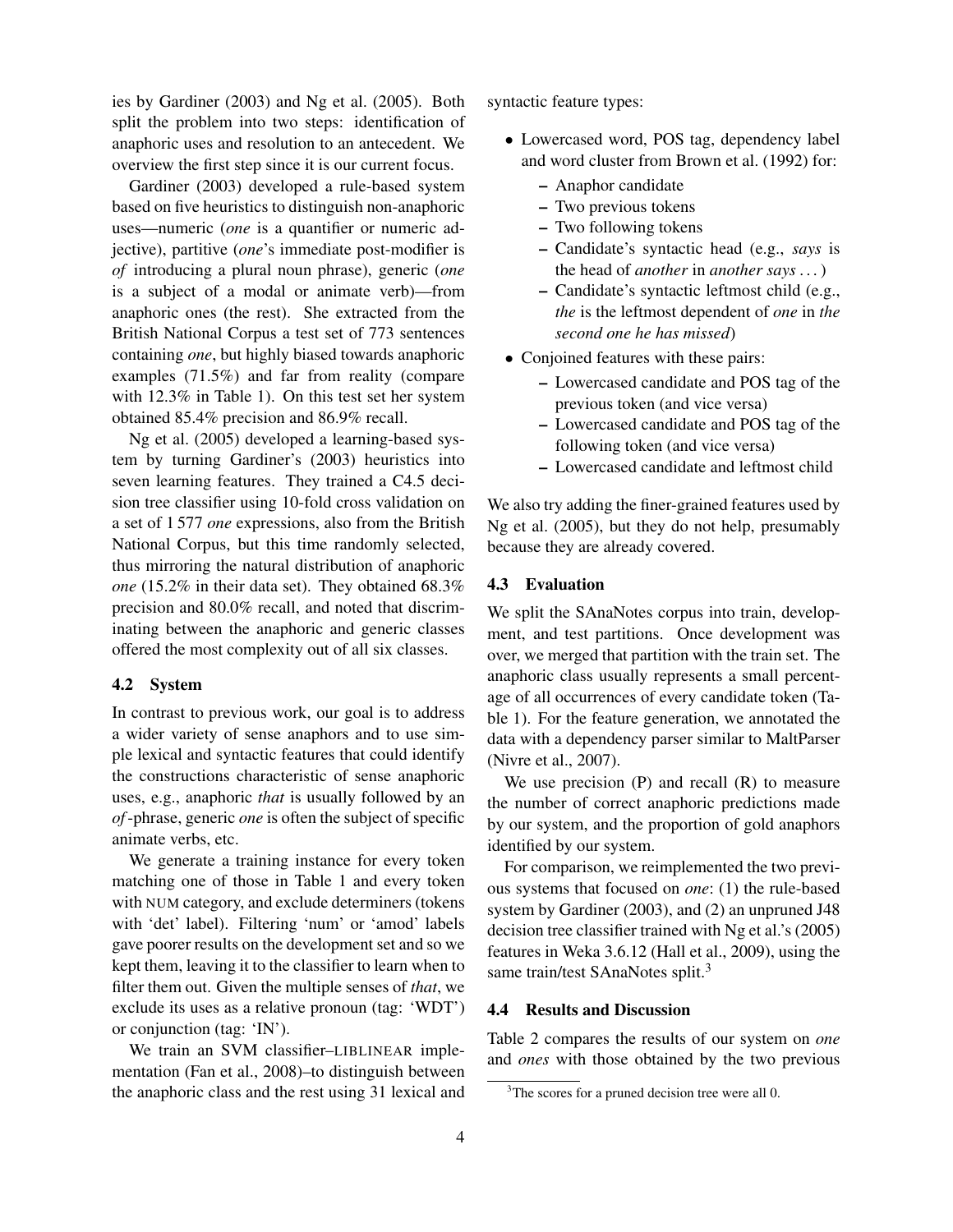| System           | Ρ     | R     | F1    |
|------------------|-------|-------|-------|
| Gardiner (2003)  | 40.00 | 94.44 | 56.20 |
| Ng et al. (2005) | 62.50 | 55.60 | 58.80 |
| Our system       | 74.42 | 88.89 | 79.01 |

Table 2: Comparison of our *one*-anaphor classifier (including *one* and *ones*) with previous work on the test set of SAnaNotes.

| Anaphor class              | P              | R              | F1             |
|----------------------------|----------------|----------------|----------------|
| One                        | 71.11          | 88.89          | 79.01          |
| <b>INDEFINITES</b>         | 38.46          | 38.46          | 38.46          |
| <b>NUMERALS</b>            | 27.78          | 31.25          | 29.41          |
| <b>DEMONSTRATIVES</b>      | 87.50          | 53.85          | 66.67          |
| <b>OTHER</b>               | 61.54          | 66.67          | 64.00          |
| AI.L<br>ALL excl. NUMERALS | 61.02<br>67.00 | 62.61<br>67.68 | 61.80<br>67.34 |

Table 3: Evaluation of our anaphor classifier on the test set of SAnaNotes.

systems on the same test set from SAnaNotes. Gardiner's precision is especially low, which did not show in her original test set highly biased towards anaphoric instances. Our features, though less targeted to the ones used by Ng et al. (2005), turn out to perform better. In addition, they generalize to the additional sense anaphors not tackled before. Ng et al.'s features are very specific and fail to learn to discriminate between some anaphoric patterns that our more general system learns (12).

(12) The hottest gift this Christmas could be *Sony's new PlayStation 2*, but good luck finding one.

Table 3 breaks down the performance of our anaphor classification results by anaphor category. Classification of anaphors other than *one* and *ones* is considerably harder, especially for numerals, followed by indefinites. The small number of positive training instances (Table 1) probably accounts for the poor performance. Given the limited number of sense anaphors per document, a larger corpus is likely to make a significant difference. Our feature set generalizes better than Ng et al.'s (2005), which only obtains 38.60% F1 on all anaphors excluding numerals (vs.  $67.34\%$  F1 by our system) and  $31.30\%$  F1 when including numerals (vs. 61.80% F1 by our system).

The classification errors illustrate the complexity of the task: (13) is a precision error given that *few* refers to the number itself, but it is arguably a borderline case; (14) is a recall error that shows the limitation of surface features in a small context window because *some* would be interpreted generically if there was no previous context.

- (13) They were able to whittle it down the number of missing aircraft uh to a few.
- (14) *Today's Tanshui residents* are living their own stories [...] **Some** are active in the morning, some late at night.

## 5 Conclusion

We tackled a tail phenomenon in natural language understanding, that of sense anaphora, going beyond the pronoun *one* and generalizing to other similar identity-of-sense expressions. While not very common in the OntoNotes domains, we suspect they are more common in conversational language, for example voice queries, thus being especially important for the next generation of voice assistants.

Apart from annotating and releasing SAnaNotes, we experimented with the anaphoric classification task, achieving 61.80% F1 with a set of local features. As future work, we would like to approach the antecedent resolution task jointly with anaphor identification, as the hardest cases of the anaphoric/generic distinction require knowing whether an antecedent is available in the context. This would also make it possible to explore features that look at a wider context, for example to capture parallel structures between antecedent and anaphor (e.g., *high-tech industries* and *traditional ones*) as well as features that take discourse structure into account, e.g., discourse relations such as comparison and conjunction between the discourse units containing the antecedent and anaphor.

#### Acknowledgments

This work was done when the second author was an intern at Google. We would like to thank all the annotators who worked on SAnaNotes (Melanie Bolla, Katy DiNatale, Grace Gaspardo, Patrick Hegarty) as well as Amanda Morris and Edgar Gonzalez for their ` support and productive discussions, and Dave Orr for making the data release possible. Many thanks also to the nNLP team, especially Qiwei Wang and David Huynh, for customizing the annotation tool for this task. Finally, we would like to thank our anonymous reviewers for their helpful comments.